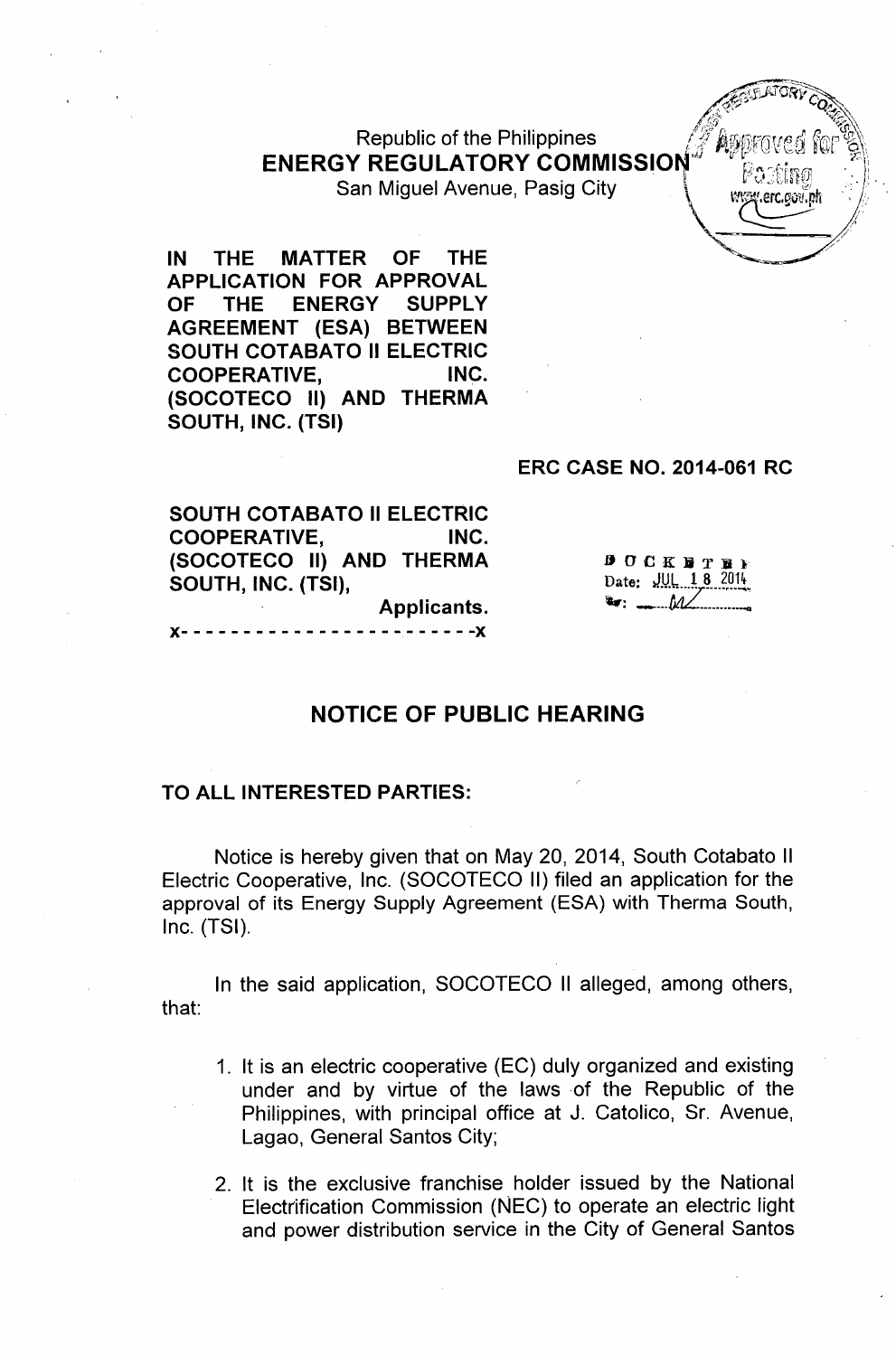and the Municipalities of Alabel, Glan, Kiamba, Maasim, Maitum, Malapatan and Malungon, in the Province of Saranggani, and the Municipalities of Polomolok and Tupi, in the Province of South Cotabato;

# Nature of the Application

- 3. Pursuant to Rule 20 (B) of the Commission's Rules on Practice and Procedure (RPP) and other pertinent Rules and Regulation, the instant application is submitted for the approval of its ESA with TSI. A copy of its ESA is attached in the instant application and made an integral part thereof;
- 4. It complied with the pre-filing requirements of the Commission;

### Statement of Facts

5. It currently sources the bulk of its energy requirements from the Power Sector Assets and Liabilities Management Corporation (PSALM) and the remainder from other suppliers;

| <b>Supplier</b>                                                                                                                            | <b>Contract</b><br>Capacity<br>(MW) | Date of<br><b>Execution</b> | Term<br>(Years) | <b>Commission's Approval</b>                                                                       |
|--------------------------------------------------------------------------------------------------------------------------------------------|-------------------------------------|-----------------------------|-----------------|----------------------------------------------------------------------------------------------------|
| <b>National</b><br>Power<br>Corporation/Power<br>Sector<br><b>Liabilities</b><br>and<br>Assets<br>Corporation<br>Management<br>(NPC/PSALM) | 52.262                              | 1/13/2013                   | 4               | Provisional<br>Authority<br>pursuant to Order dated<br>June 3, 2013 in ERC<br>Case No. 2013-055 RC |
| <b>Mapalad Power Corporation</b><br>(MAPALAD)                                                                                              | 30                                  | 2/21/2013                   | 3               | Authority<br>Provisional<br>pursuant to Order dated<br>May 6, 2013 in ERC<br>Case No. 2013-058 RC  |
| Therma Marine, Inc. (TMI)                                                                                                                  | 30                                  | 6/3/2011                    | 3               | Decision<br>dated<br>November 26, 2012 in<br>ERC Case No. 2011-057<br><b>RC</b>                    |
| International,<br>SoEnergy<br>Philippines.<br>Inc.<br>(SOENERGY)                                                                           | 15                                  | 5/28/2013                   | 2               | Decision dated March 17,<br>2014 in ERC Case No.<br>2013-174 RC                                    |
| Energy<br>Sarangani<br>Corp.<br>(SEC)                                                                                                      | 70                                  | 2/24/2010                   | 25              | Decision dated July 30,<br>2012 in ERC Case No.<br>2011-138 RC                                     |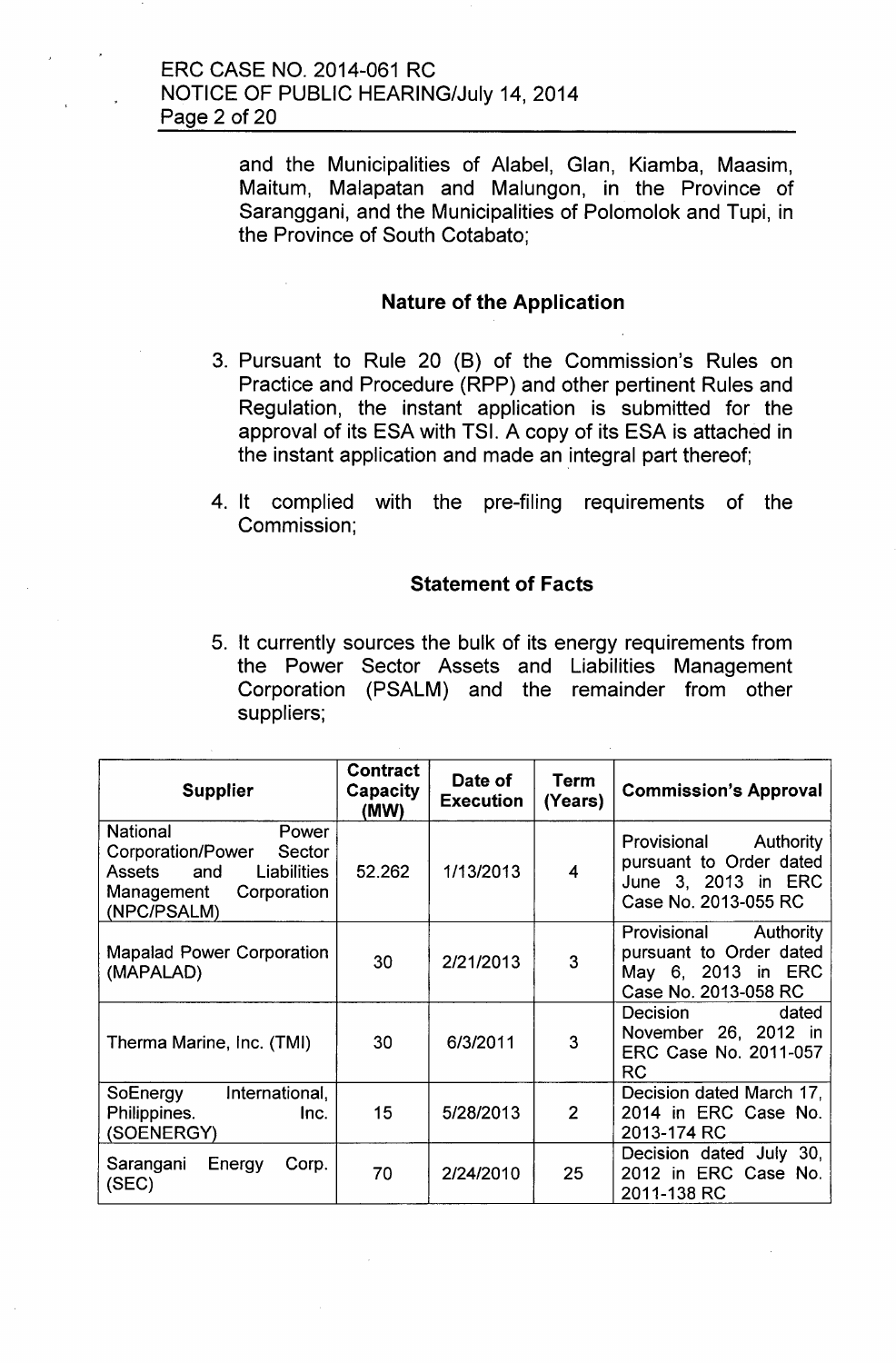- 6. Majority of its supply contracts with generation companies (GENCOs) are short-term including its contract with TMI, which is about to expire;
- 7. Its energy requirement is expected to significantly increase in the next few years as demonstrated by its Actual and Forecasted Load Data and Supply-Demand Profile, copies of which are attached in the instant application and were made as an integral part thereof;
- 8. There is a need for it to execute long term power supply contracts with GENCOs to replace its power supply contracts that are about to expire to ensure an adequate and stable power supply in its franchise area;
- 9. In 2012, TSI conducted a series of road shows to market the capacities of its coal-fire powered plant (Power Plant) to be constructed on a site straddling the boundary of Davao City and the Municipality of Sta. Cruz, Davao del Sur for bilateral agreements with electric cooperatives (ECs) in Mindanao, during which TSI declared that it can make available to interested DUs and ECs the 300 MW capacity of its Power Plant. Copies of TSI's Certificate of Registration, Articles of Incorporation, its latest General Information Sheet, latest audited financial statements and Board of Investments Certificates of Registration for its Power Plant are attached in the instant application and made as an integral part thereof;
- 10. Sometime after the road shows, it commenced negotiations with TSI for the execution of their ESA;
- 11. On September 27,2013, it signed and executed with TSI the ESA, subject of the instant application. A Copy of the Board Resolution attesting to its authority and its authorized representative to enter into the ESA with TSI is attached in the instant application and made as an integral part thereof;
- 12. It signed the ESA with TSI taking into consideration the following factors: a) TSl's Power Plant is the only coal powered plant that will commence commercial operation on 2015; b) Power to be purchased in relatively cheaper than from TMI; and c) It will have an additional energy supply to enable it to meet its increasing power demand in the light of the existence of a region-wide power supply deficiency in Mindanao;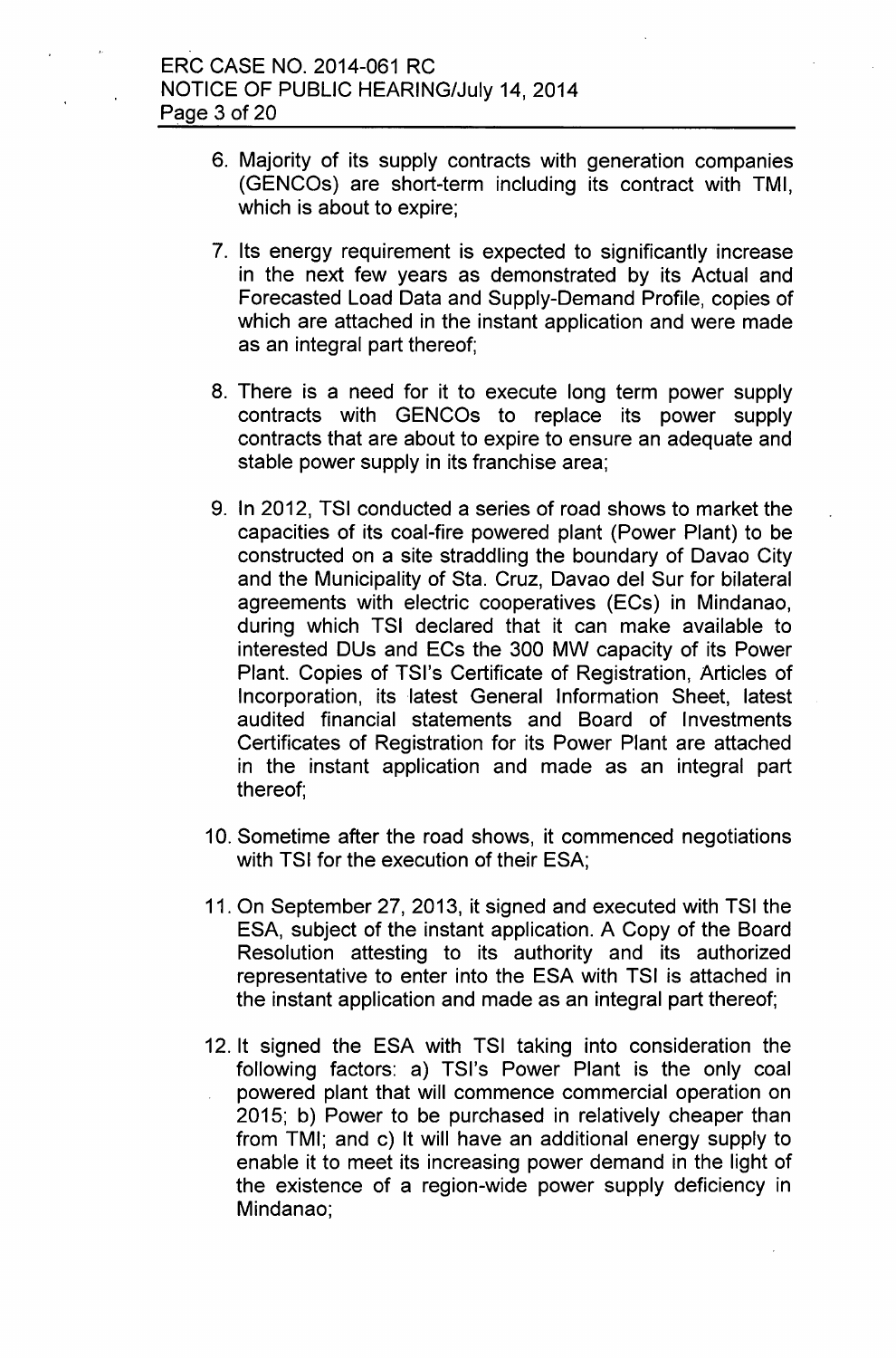# **ABSTRACT OF THE ENERGY SUPPLY AGREEMENT (ESA) AND OTHER RELEVANT INFORMATION**

- 13. In order to supply it with power, TSI shall construct, own, operate, manage and maintain the Power Plant. The Power Plant's Commercial Operation Date (COD) is expected to be in 2015;
- 14. **Executive Summary:** The Contract Capacity to be made available by TSI is fixed on a monthly basis equivalent to five thousand kilowatts (5,000 kW) and to be delivered in accordance with the Schedule of Contract Energy which is fixed on a daily and hourly basis. TSI shall exert best efforts to source replacement or alternative supply replacement power during scheduled and unscheduled outages to supply all or part of the Contract Energy.

On the other hand,' when it is unable to take the Contract Energy or a portion thereof for reasons other than force majeure and there is no Wholesale Electricity Spot Market (WESM) in Mindanao, it may request TSI to make available to third parties all or a portion of the Available Contract Energy, at intervals it specified, subject to payment of a Marketing Fee of PhPO.02/kWh of the Available Contract Energy and the corresponding reduction to its Contract Capacity;

- 15. **Salient Features:** Its ESA with TSI contains the following salient terms and conditions:
	- A. **Term:** The ESA has a term or contract period commencing from the Effective Date until twenty-five (25) years after the Operations Effective Date. The Operation Effective Date refers to the commencement date of TSl's obligation to deliver and for it to purchase the Contract Capacity and Contract Energy, provided the following conditions are satisfied: (a) Commercial Operation Date has occurred; (b) TSl's receipt of its Security Deposit as required by Article 9.2.1 of the ESA; (c) TSl's receipt of the Commission's Final Approval of the ESA, subject of the instant application, provided that it is not later than one (1) year after the Effective Date; (d) TSl's receipt of its full payment for the Commissioning Energy Charge due and payable as of the Operations Effective Date; (e) Its accession to the applicable dispatch protocol or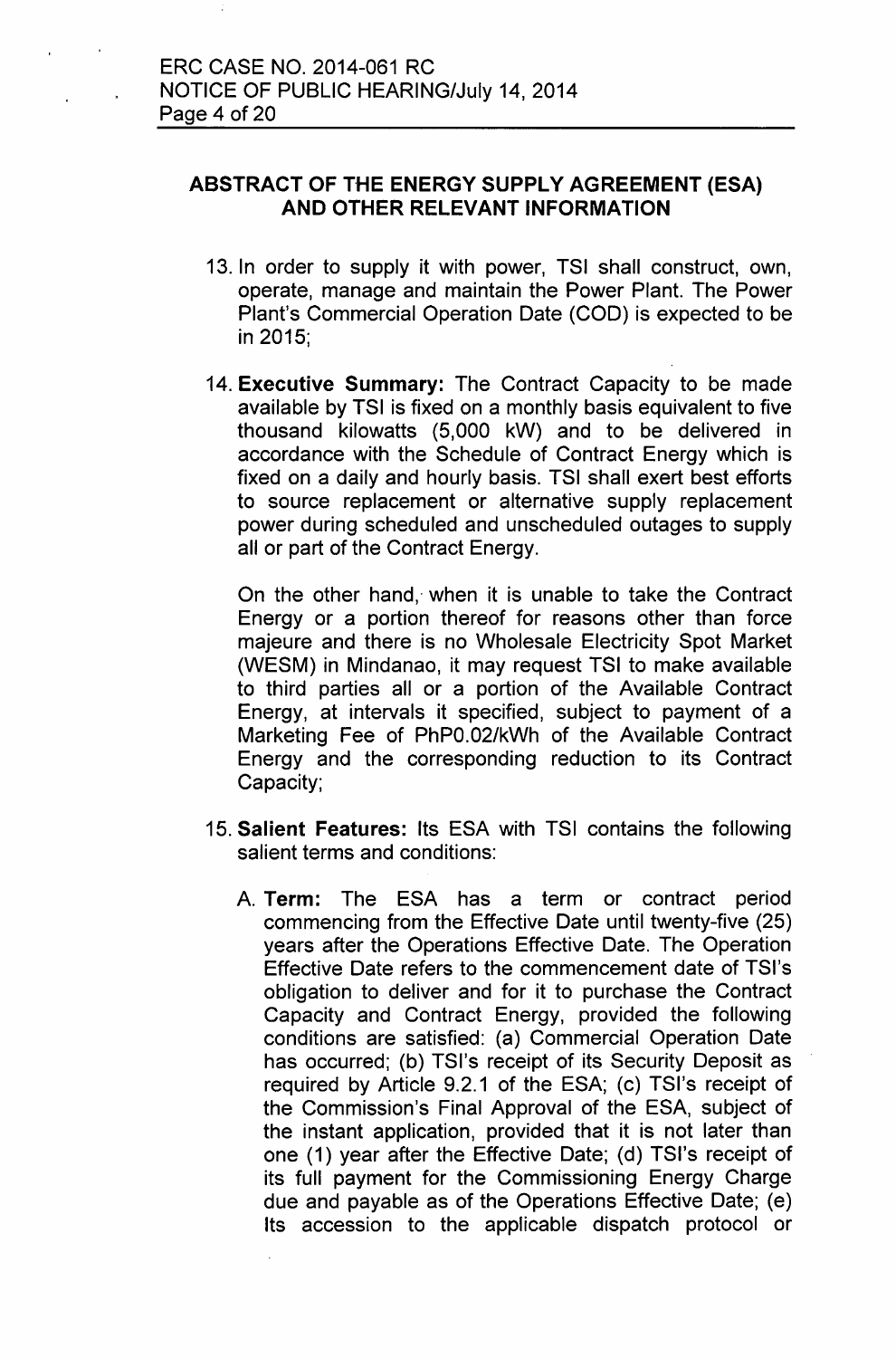procedure implemented between the Systems Operator and TSI; and (f) Its true and correct representation and warranties in all material respects on and as of the Operations Effective Date;

- B. **Contract Energy:** TSI shall make available and it shall receive the Contract Energy at Delivery Point as specified under the ESA. On the other hand, to make available for delivery, Contract Energy shall be based on the Schedule of Contract Energy attached to the ESA. A copy of the Schedule of Contract Energy is attached in the instant application and made as an integral part thereof;
- C. The Contract Capacity and/or Contract Energy in respect of a particular Billing Period may be adjusted either by: (a) TSl's submission of an offer to it to increase the same, subject to its acceptance or refusal; or (b) its request for an increase of Contract Capacity and/or Contract Energy, subject to TSl's approval. In both instances, TSI or it, as the case may be, must send a written notice thirty (30) days before the date of the intended increase is to take effect;
- D. At any time during the Contract Period, it may also send a written request to TSI to increase its Contract Capacity and/or Contract Energy, no later than sixty (60) days prior to the effectivity of the proposed increase, subject TSl's approval and its payment of the Contract Price;
- E. Any proposed adjustments (increase/decrease) to the Contract Capacity and/or Contract Energy which is intended to apply to the succeeding contract year shall be sent in writing to TSI no later than sixty (60) days prior to each anniversary of the Operations Effective Date, subject to TSI's approval. In case of an increase, the additional Contract Capacity and Contract Energy shall be paid by it at the Contract Price, while a decrease shall cause it to compensate TSI in the amount of the Buy-Out Charge, computed as follows:

$$
BOC = \sum_{r=1}^{RCP} \left\{ \frac{\left[ \left( 0.47 * CRF * \frac{FX_{CRF}}{FX_0} \right) + (0.53 * CRF) \right] * (CC - RCC)}{\left( 1 + \frac{8.75\%}{12} \right)^r} \right\}
$$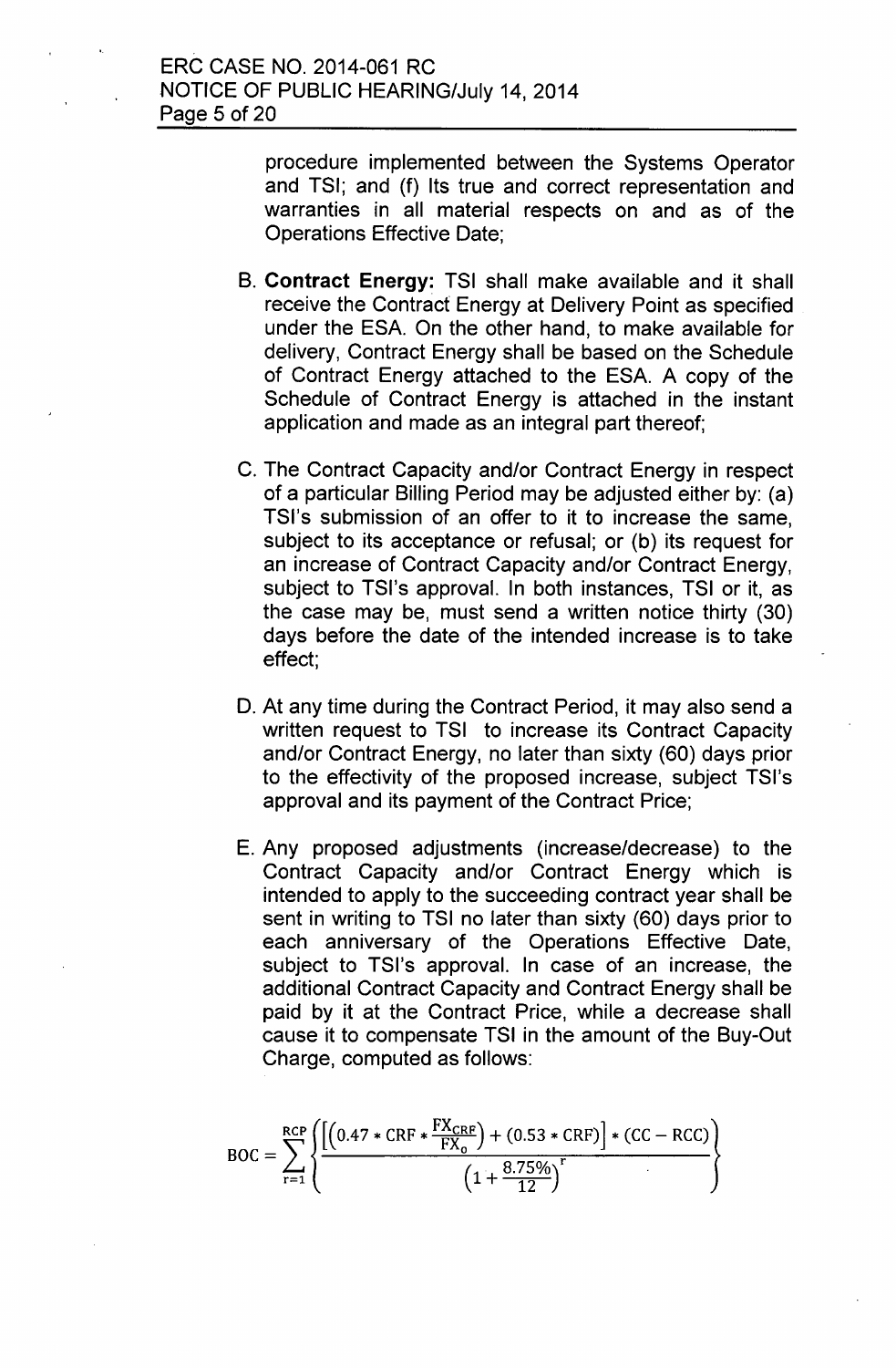Where:

- CC = Contract Capacity in kW as indicated in Table 1 of the Schedule
- RCC = Reduced Cohtract Capacity in kWh
- CRF = Capital Recovery Fee in PhP/kW-month as indicated in Table 1 of the Schedule
- $FX<sub>o</sub> = The base PhP/USD exchange rate as$ indicated in Table 1 of the Schedule
- $FX_{CRF}$  = The weighted average PhP/USD exchange rate over the construction period as calculated in accordance with Table 2 of the **Schedule**

If no agreement in writing is reached in the anniversary of the Operations Effective Date, the prevailing Contract Capacity and/or Energy shall continue to apply;

- **F. Stages of Supply:** TSI shall supply it with power in various stages, these are:
	- a) During the period of testing and commissioning of Unit Two (2) of the Power Plant, it shall purchase the proportionate net electrical output generated by the Power Plant subject to its payment of the Commissioning Energy Charge as provided in Schedule 7.1 of the ESA. It may also request for additional quantities subject to the approval of TSI;
	- b) In the event that TSI is ready to deliver capacity and energy prior to the Target Commercial Operation Date, TSI shall have the option to: i) offer an early commencement of the Contract Capacity and Contract Energy; or ii) sell the electrical output to third parties until the Target Commercial Operation Date;
	- c) Beginning on the Operations Effective Date, TSI shall supply and deliver the Contract Capacity and Contract Energy (whether from the capacity of the Power Plant or power plants owned or operated by any of its affiliates, WESM, if any, or any other suppliers) to it

-' i ,j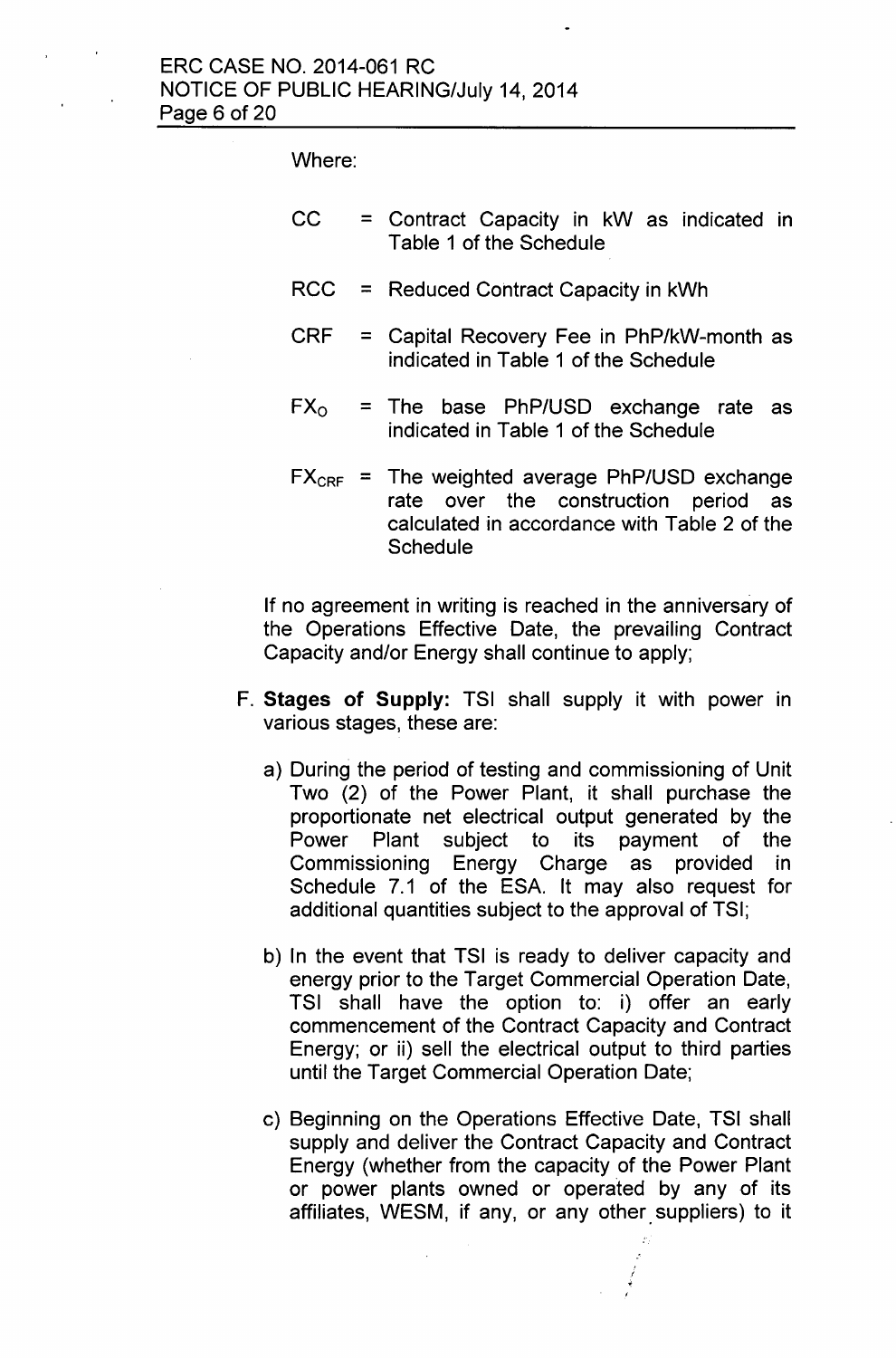during the Billing Periods specified in the Contract Energy Schedule;

- G. Share in the Minimum Load Requirement: In all intervals provided under the ESA, it shall nominate no less than the Share in Minimum Load Requirement of two thousand (2,000) kW, subject to the conditions under the ESA in case the aggregate nominated energy of all customers of TSI is less than the Minimum Load Requirement due to force majeure event affecting one or more customers;
- H. Contract Price: It shall pay the Contract Price consisting of variables and fixed charges, subject to annual adjustments. The Contract Price to be paid will depend on whether the power is delivered on or before the Commercial Operation Date. The formula for computing these Monthly Electricity Fees are computed under the ESA as follows:

# i. Beginning on Commercial Operation Date:

#### Monthly Electricity Fees

- $=$  Fixed Fees<sub>month</sub> + Variable Fees<sub>month</sub>
- + Back up Power Charges
- + Replacement Power Charges + Start up Charges
- + Other Taxes and Charges

All computations on payments to Supplier shall not be rounded off, except for the final PhP amount, which shall be rounded off to the nearest Philippine Centavo. The Monthly Electricity Fees shall be subject to the applicable Value-Added Tax (VAT):

**Fixed Fees<sub>month</sub>** =  $CRF$ <sub>month</sub> +  $FOM$ <sub>month</sub> **Variable Fees**<sub>month</sub> =  $VOM_{month}$  + Fuel<sub>month</sub>

# i.a. Capital Recovery Fee (CRF<sub>month</sub>)

The Customer shall pay the Supplier the Monthly  $CRF<sub>month</sub>$  for the current Billing Period in accordance with the following formula:

$$
\mathbf{CRF}_{\text{month}} = \left\{ \mathbf{CC} * \left[ \left( 0.47 * \mathbf{CRF} * \frac{\mathbf{FX}_{\mathbf{CRF}}}{\mathbf{FX_o}} \right) + (0.53 * \mathbf{CRF}) \right] \right\} * \text{Adj}
$$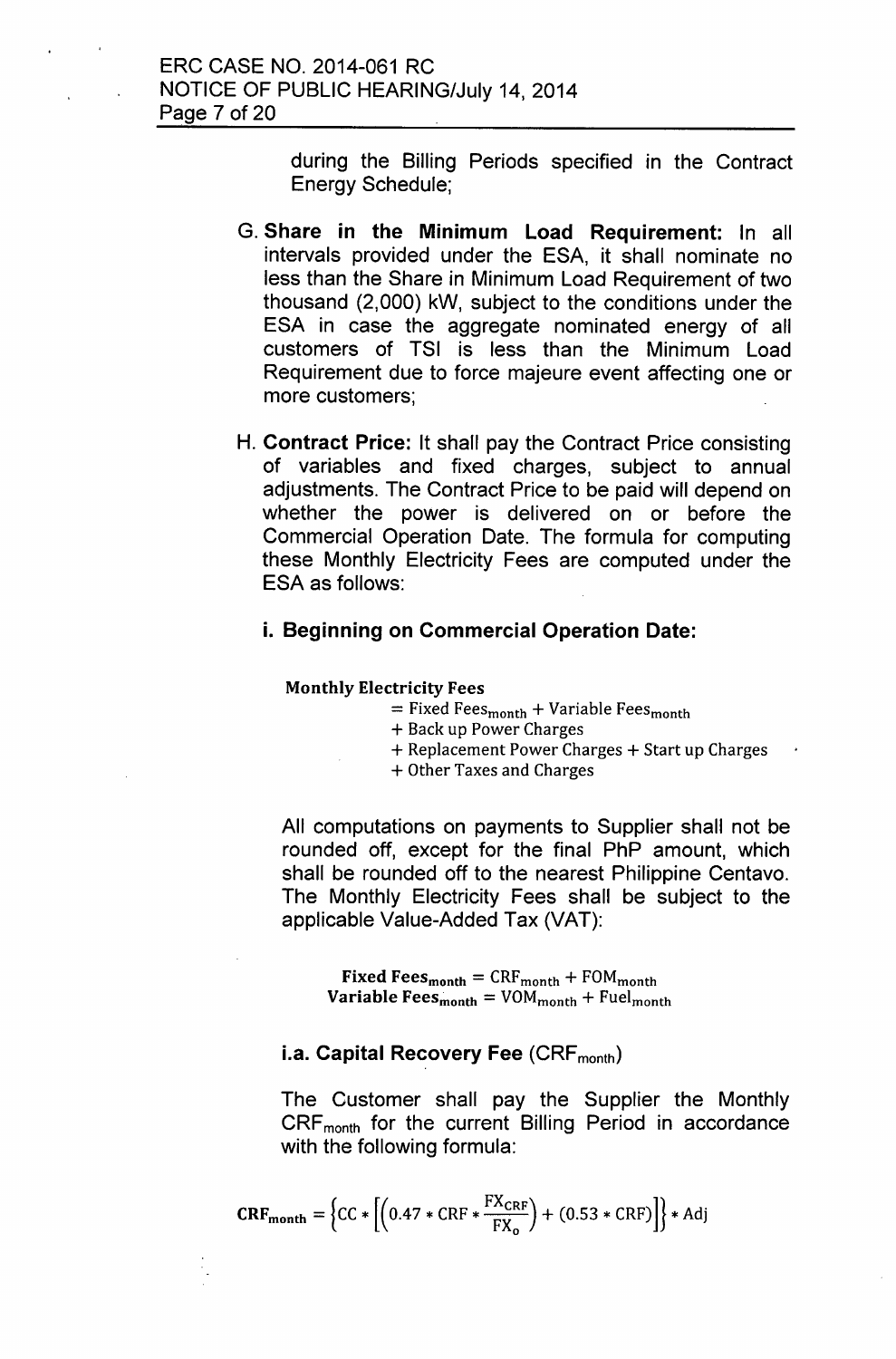Where:

- $CC =$  Contract Capacity in kW as indicated in Table 1 of the Schedule
- CRF = Capital Recovery Fee in PhP/kW-month as indicated in Table 1 of the Schedule
- $FX<sub>o</sub> = The base PhP/USD exchange rate as$ indicated in Table 1 of the Schedule
- $FX_{CRF}$  = The weighted average PhP/USD exchange rate over the construction period as calculated in accordance with Table 2 of the **Schedule**
- $Adj =$  Availability adjustment in accordance with the following formula:

$$
Adj = \frac{\sum_{j=1}^{n} \sum_{i=1}^{Int} ACC_{ij}}{(CC*Int*n)}
$$

 $ACC_{ii}$  = Available CC for interval *i* and day *j*, where n is the number of days per Billing Period and *Int* is the number of Intervals per day

# i.b. **Monthly Fixed Operations and Maintenance** Fees (FOM<sub>month</sub>)

The Customer shall pay the supplier the  $FOM_{month}$ for the current Billing Period in accordance with the following formula:

$$
FOM_{month} = \left[ \left( 0.25 * FOM * CC * \frac{\text{USCPI}_{m}}{\text{USCPI}_{o}} * \frac{FX_{m}}{FX_{o}} \right) + \left( 0.75 * FOM * CC * \frac{RPCPI_{m}}{RPCPI_{o}} \right) \right] * Adj
$$

Where:

- $CC =$  = Contract Capacity in kW as indicated in Table 1 of the Schedule
- FOM = Fixed Operations and Maintenance Fee in PhP/kWh-month as indicated in Table 1 of the Schedule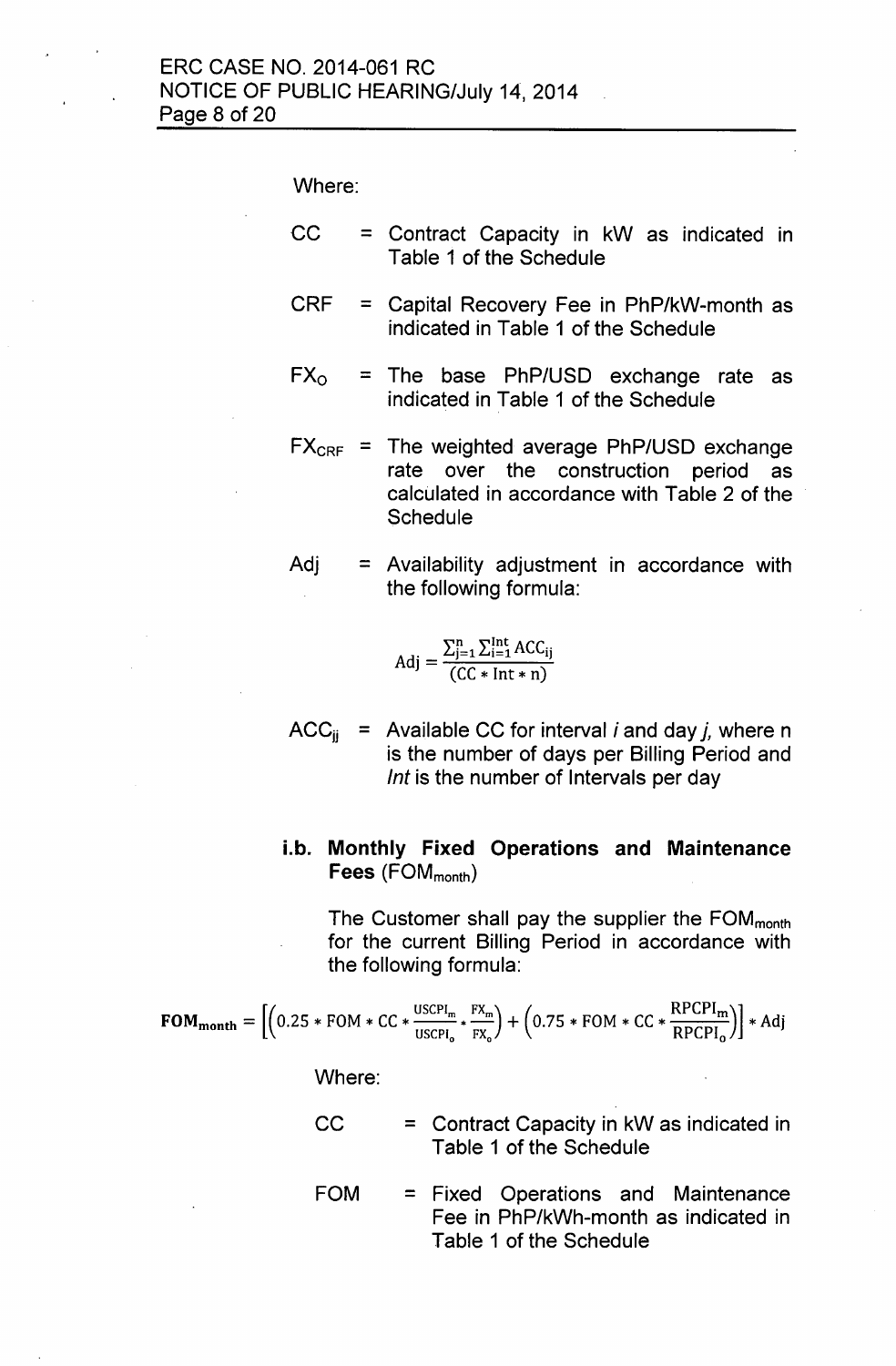- $FX_0$  = The base PhP/USD exchange rate as indicated in Table 1 of the Schedule
- $USCH<sub>o</sub>$  = The base US Consumer Price Index (Base Year = 1982-84)  $-$  All items as indicated in Table 1 of the Schedule
- $RPCPI_0$  = The base Philippine Price Index for all income households in the Phillipines -All items (2006=100) as indicated in Table 1 of the Schedule
- $FX_m = The PhP/USD exchange rate as$ published in the Bangko Sentral ng Pilipinas (BSP) website on the  $25<sup>th</sup>$  day of the calendar month, provided that if such day falls on a non-business day, the exchange rate on the immediately preceding day shall be used
- $USCPI_m =$  The US Consumer Price Index (Base Year =  $1982 - 84$  - All items published as of the current Billing Period for which the invoice is being prepared
- $RPCPI_m =$  The Philippine Consumer Price Index for all income households in the Philippines - All items (2006=100) published as of the current Billing Period for which the invoice is being prepared
- $Adj =$  Availability adjust in accordance with the following formula:

$$
Adj = \frac{\sum_{j=1}^{n} \sum_{i=1}^{Int} ACC_{ij}}{(CC*Int*n)}
$$

 $ACC_{ii}$  = Available CC for interval *i* and day *j*, where *n* is the number of days per Billing Period and *Int* is the number of interval per day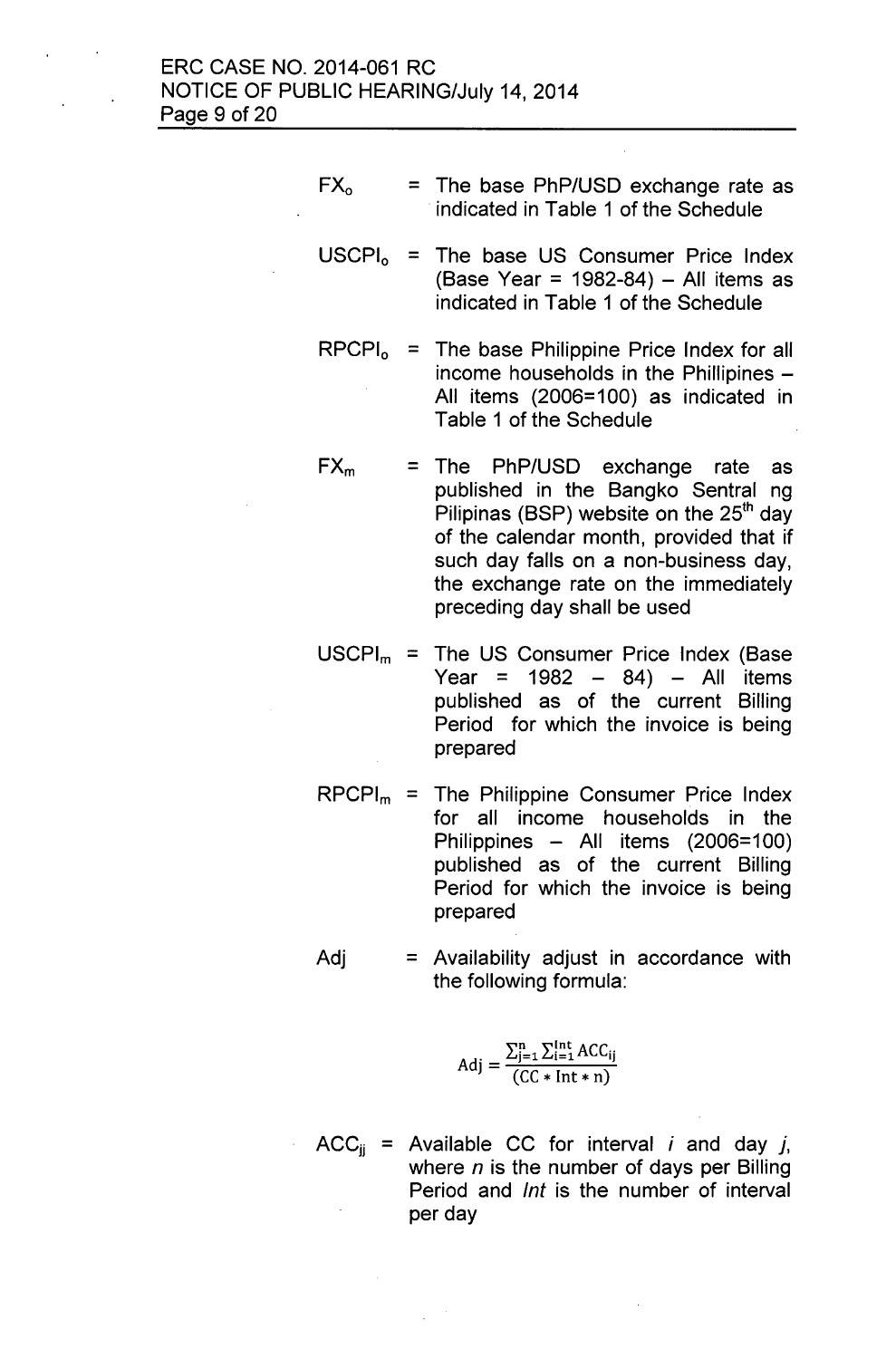# i.c. **Monthly Variable Operations and Maintenance** Fees (VOM<sub>month</sub>)

The Customer shall pay the Supplier the  $VOM_{month}$  for the current Billing Period in accordance with the following formula:

$$
\text{VOM}_{\text{month}} = \left[ \left( 0.25 * VOM * \frac{\text{USCH}_{\text{m}}}{\text{USCH}_{\text{o}}} * \frac{\text{FX}_{\text{m}}}{\text{FX}_{\text{o}}} \right) + \left( 0.75 * VOM * \frac{\text{RPCPI}_{\text{m}}}{\text{RPCPI}_{\text{o}}} \right) \right] * \text{TED}
$$

Where:

- VOM = Variable Operation and Maintenance Fee in PhP/kWh as indicated in Table 1 of the Schedule
- $FX_{o}$ = The base PhP/USD exchange rate as indicated in Table 1 of the Schedule
- $USCH<sub>o</sub>$ = The base US Consumer Price Index  $(Base Year = 1982-84) - All items as$ indicated in Table 1 of the Schedule
- $RPCPI<sub>o</sub>$  $=$  The base Philippine Price Index for all income households in the Phillipines  $-$ All items (2006=100) as indicated in Table 1 of the Schedule
- $FX_m$ = The PhP/USD exchange rate as published in the Bangko Sentral ng Pilipinas (BSP) website on the  $25<sup>th</sup>$  day of the calendar month, provided that if such day falls on a non-business day, the exchange rate on the immediately preceding day shall be used
- USCPI<sub>m</sub> = The US Consumer Price Index (Base Year =  $1982 - 84$  - All items published as of the current Billing Period for which the invoice is being prepared
- RPCPlm = The Philippine Consumer Price Index for all income households in the Philippines - All items (2006=100) published as of the current Billing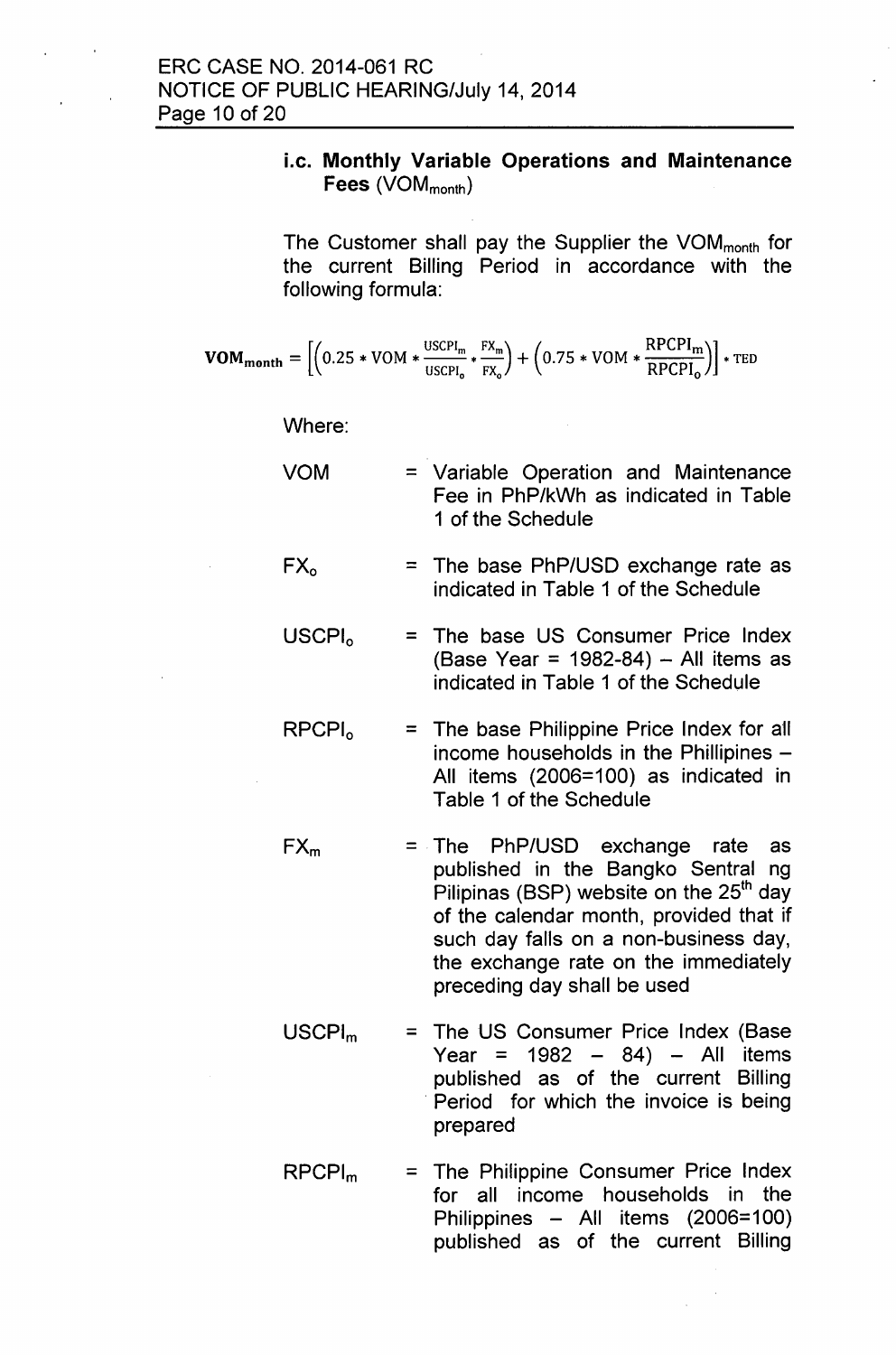Period for which the invoice is being prepared

 $TED = Total Energy Delivered to the$ Customer by the Supplier in kWh during the current Billing Period

## i.d. Monthly Fuel Fees (FUEL<sub>month</sub>)

The Customer shall pay the Supplier (FUEL<sub>month</sub>) for the current Billing Period in accordance with the following formula:

$$
\text{Full}_{\text{month}} = \left\{ \left[ \frac{\text{(Full Costs + Freight Costs)}}{1,000} \right] * \text{CR} * \text{FX}_{\text{m}} \right\} * \text{TED}
$$

Where:

Fuel Cost =  $N_m * \frac{ACV}{6,000 \text{ kcal/kg}}$ 

- ACV = Average Calorific Value, net as received, of coal in kcal/kg used in the current Billing Period
- Freight Cost = Actual transport cost in USD/MT which include, but not limited to port charges, fuel, insurance, wharfage fees, excise tax, handling, customs brokerage fees, custom duties, stevedores and arrastre costs, tuggage costs, survey fee, towage, pilotage, light dues, mooring and unmooring, berthing and deberthing, and tonnage duties and sundries on the coal used during the current Billing Period. Freight costs shall include all other existing and future taxes, fees, imposts and other charges that may be imposed on the transport of coal
- $FX_m$  = The PhP/USD exchange rate as published in the Bangko Sentral ng Pilipinas (BSP) website on the  $25<sup>th</sup>$  day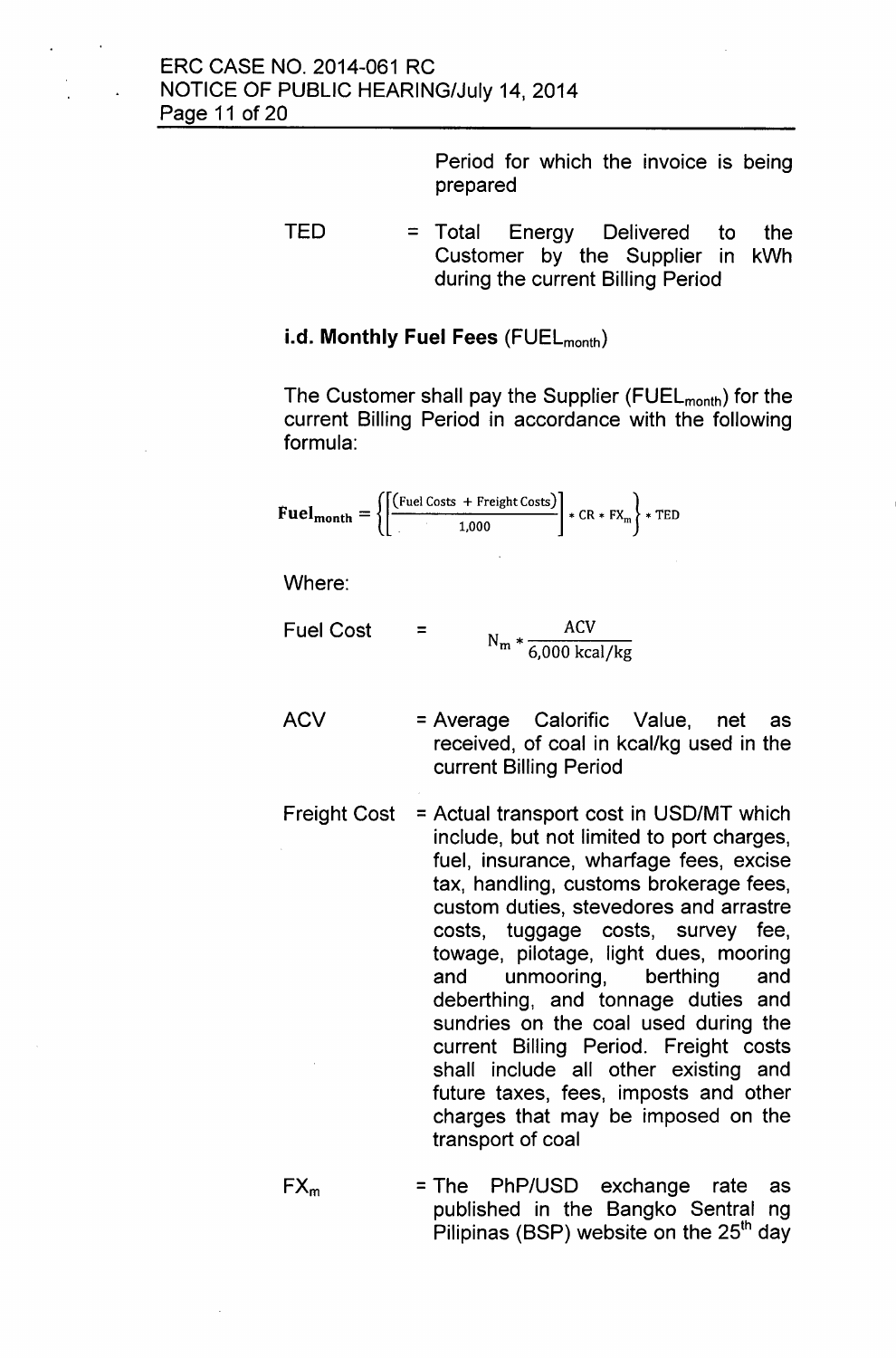of the calendar month, provided that if such day falls on a non-business day, the exchange rate on the immediately preceding day shall be used

- $N_m$  = The average Newcastle Index (USD/MT) one (1) month prior to the Billing Period for which the Invoice is being. prepared, as posted by globalCOAL on the website [\(www.globalcoal.com\)](http://www.globalcoal.com) or its successor or, if globalCOAL ceases to report the Newcastle Index, an agreed upon replacement source that reports the Newcastle Index shall be adopted by the Parties
- $CR = consumption rate at 0.7 kg/kWh,$ escalated at one percent (1%) annually
- TED = Total Energy Delivered to the Customer by the Supplier in kWh during the current Billing Period

# i.e. **Backup Power Charges**

The actual costs in PhP for securing Back-up Power including all incidental costs, fees and taxes attendant to the purchase of Back-up Power by Supplier;

# i.f. **Replacement Power Charges**

The actual costs in PhP for securing Replacement Power including all incidental costs, fees and taxes attendant to the purchase of Replacement Power by the Supplier;

# i.g. **Start Up Charges**

The cost for starting up each unit of the Power Plant after a period of shutdown due to Scheduled or Unscheduled Outages attributable to the Supplier shall be for the account of the Supplier. On the other hand, the cost for starting up each unit of the Power Plant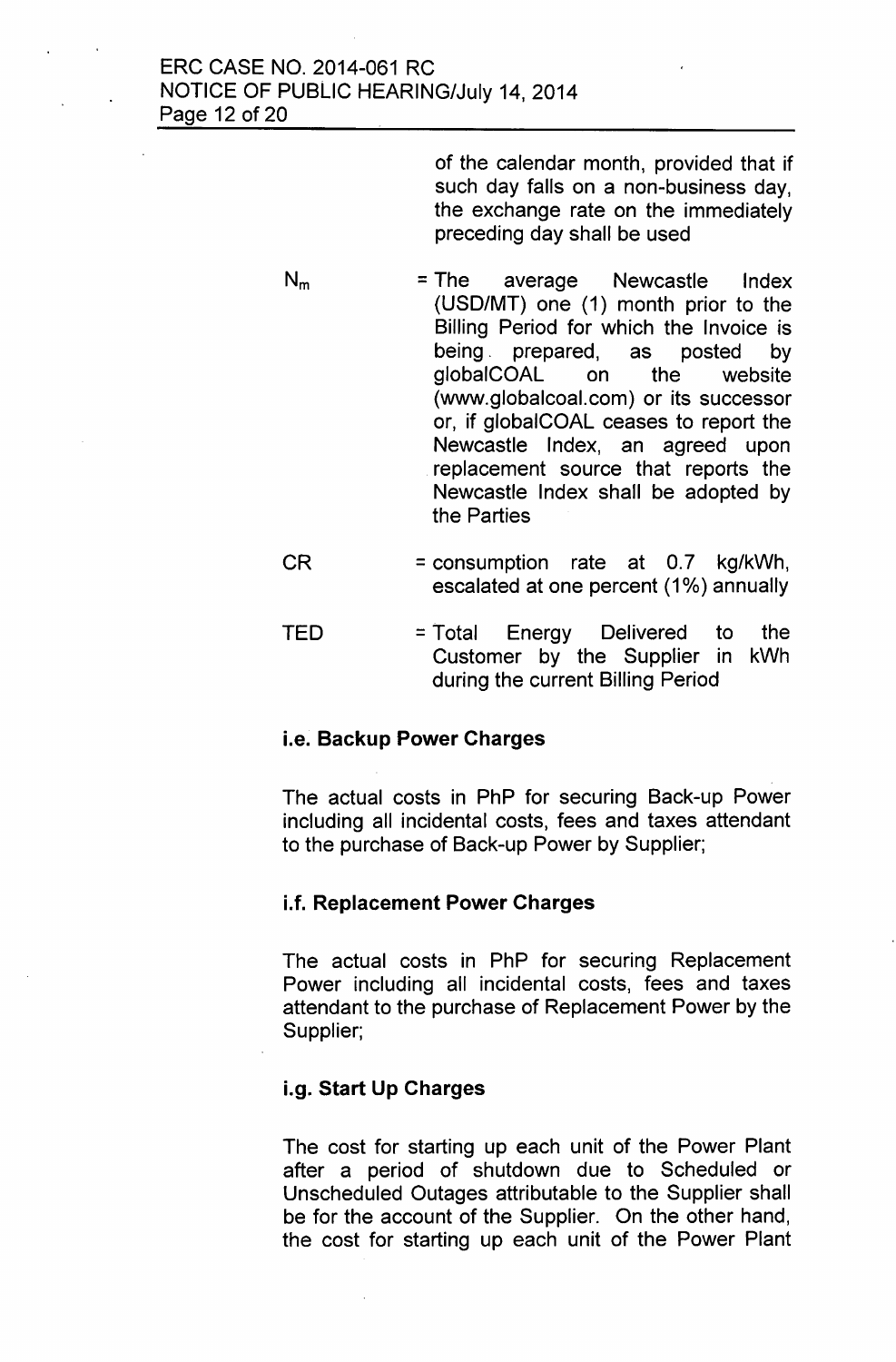after a period of shutdown due to any other reason shall be for the account of the Customer and shall be charged in accordance with the following formula:

### **COLD START UP** *(where plant downtime is beyond* 8 *hours)*

### **Unit 1**

CC **Start up Charges =** 92,400 liters \*  $DO<sub>m</sub>$  \*  $\frac{Q}{TCC}$ 

### **Unit 2**

**CC Start up Charges = 92,400 liters \* DO<sub>m</sub> \***  $\frac{00}{TC}$ 

**WARM START UP** *(where plant star-up occurs after less than 8 hours of downtime)*

# **Unit 1**

**CC Start up Charges** = 41,250 liters \*  $DO_m * T_{TCT}$ 

### **Unit2**

**CC Start up Charges = 41,250 liters \* DO<sub>m</sub> \***  $\frac{99}{700}$ 

Where:

- $DO<sub>m</sub>$  = the actual price of diesel oil in PhP/liter as billed by the supplier of diesel oil applicable for the Billing Period for which the Invoice is being prepared
- $CC =$  Contract Capacity in kW as indicated in Table 1 of the Schedule
- TCC = Total contracted capacity in kW of the Supplier

In the event that revisions are made on the above indices, including any shift made in the base year and other adjustments to such index made by the relevant authorized entity, its successor-in-interest, there shall be a corresponding change in the base index such that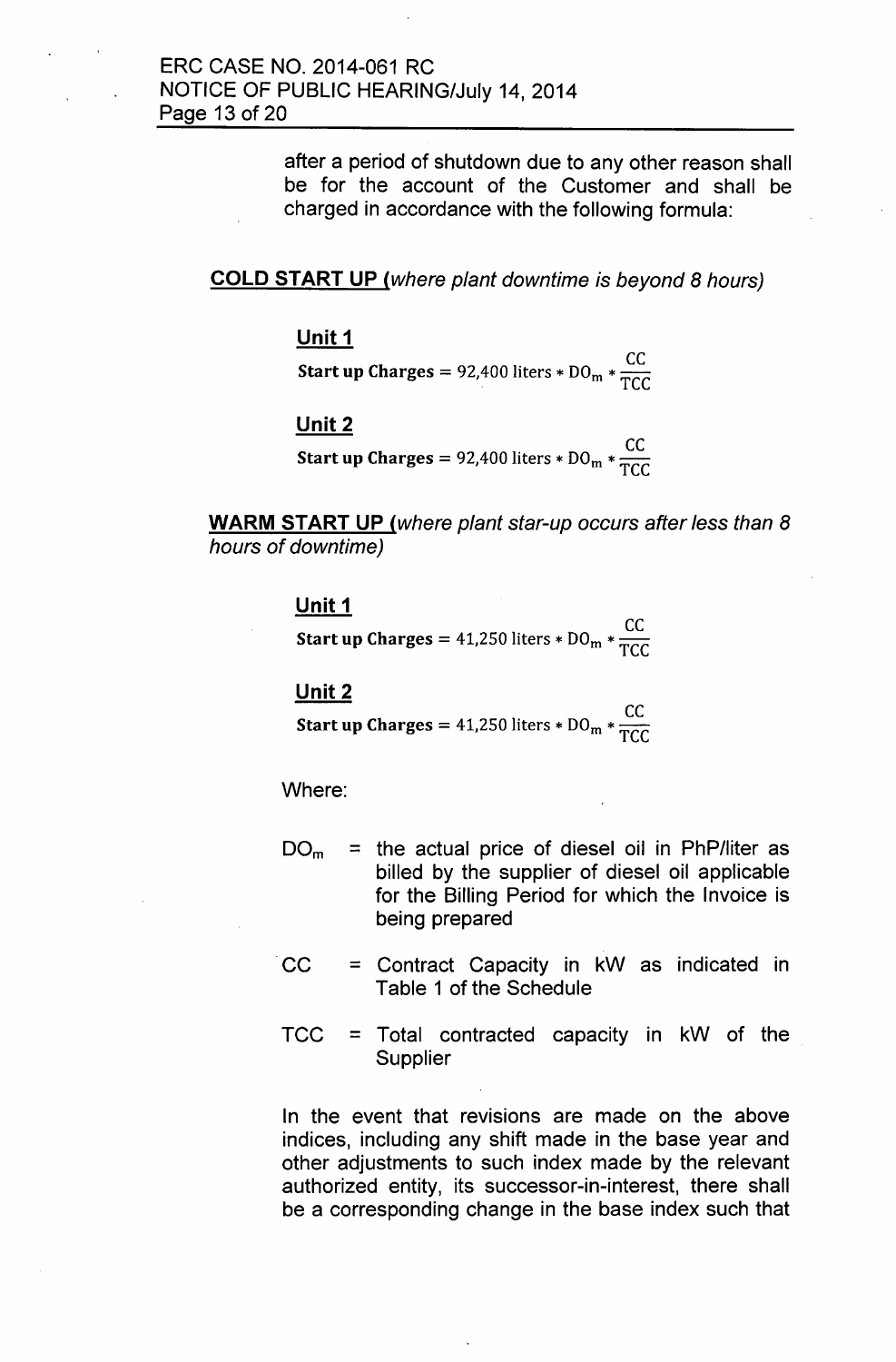the use of the revised index will yield the equivalent values as the use of the original base index.

In the event that the index (a) becomes unavailable, (b) is replaced by a new benchmark rate as determined by the relevant authorized entity, its successor in interest, or (c) ceases to exist, or (d) in the reasonable determination of either Party, fails to reflect the real costs and forms an integral part of this price. mechanism, the Parties shall agree to adopt a new price index;

### i.h. Taxes and Other Charges (TOC)

Except for VAT, all existing and future taxes, any increase or adjustments on existing taxes, fees, imposts, including transmission charges and other charges imposed on the Power Plant shall be for the account of the Customer in accordance with Articles 11 and 14 of the ESA, which shall be computed based on the following formula:

**Other Taxes and Charges =** Taxes and Other Charges  $*$   $\frac{CC}{TCG}$ 

Where:

- $CC =$  = Contract Capacity in  $kW$  as indicated in Table 1 of the Schedule
- TCC = Total contracted capacity in kW of the Supplier
- $TOC = Except for VAT$ , all existing and future taxes, any increase or adjustments on existing taxes, fees, imposts, including transmission charges and other charges imposed on the Power Plant in PhP

With respect to VAT, any adjustment to the VAT rate shall be applied to the fees as specified in Schedule 7.1 of the ESA;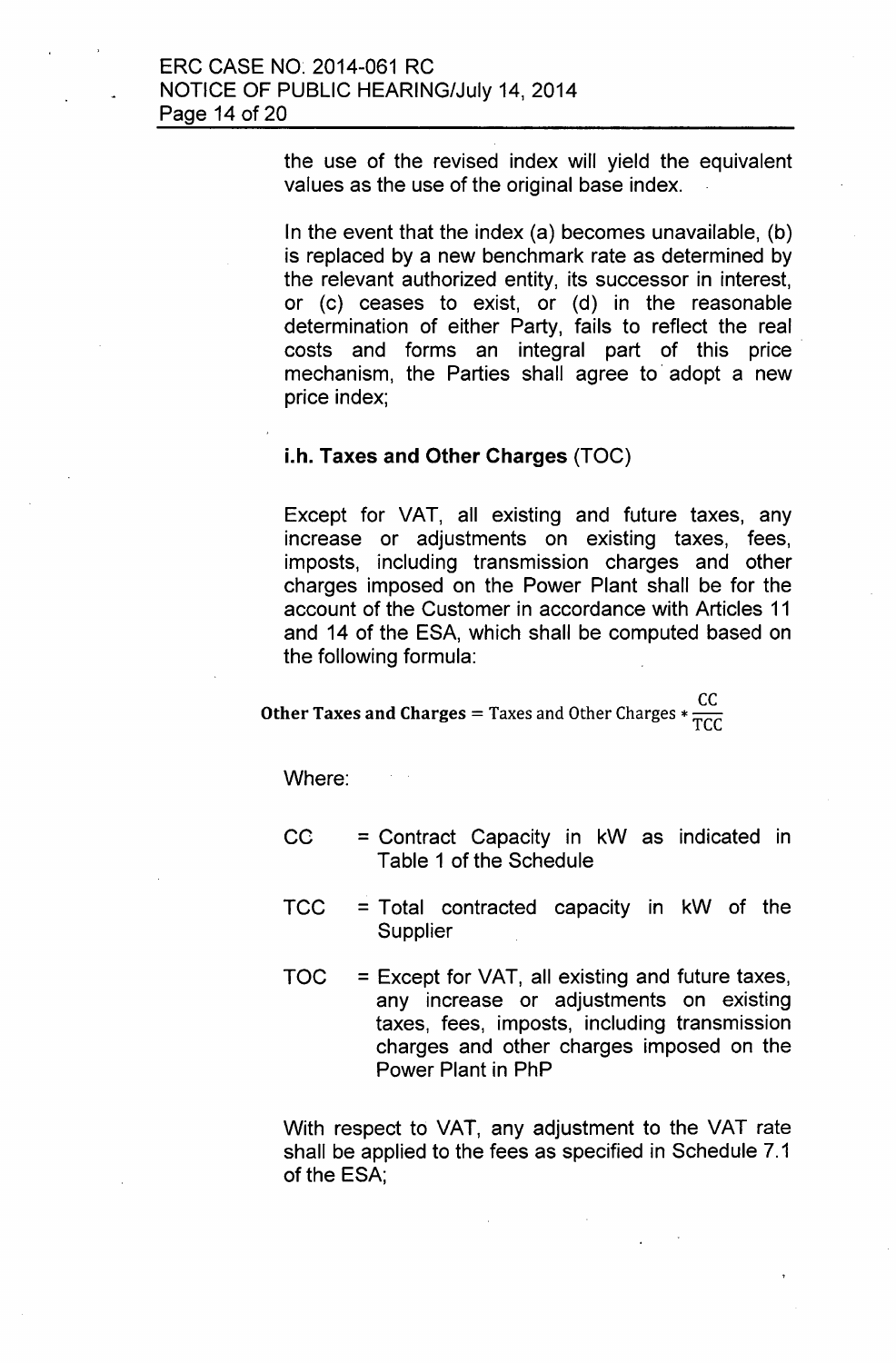# ii. Before Commercial Operation Date

#### Monthly Electricity Fee = Commissioning Charge + Other Taxes and Charges

All computations on payments to the Supplier shall not be rounded off, except for the final PhP amount, which shall be rounded off to the nearest Philippine Centavo. The Monthly Electricity Fees (MEF) shall be subject to the applicable VAT;

### ii.a. Commissioning Charges

The Customer shall pay the Supplier the Commissioning Charges subject to the applicable VAT for electricity supplied during the period of testing and commissioning of the Power Plant in accordance with the following formula:

### Commissioning Charges =  $VOM_{month} + Fuel_{month}$

Where:

- $VOM_{month}$  = Computed in accordance with item A.III of the Schedule
- Fuel<sub>month</sub> = Computed in accordance with item  $A.IV$ of the Schedule

### ii.b. Other Taxes and Charges (TOC)

Except for VAT, all existing and future taxes, any increase or adjustments on existing taxes, fees, imposts, including transmission charges and other charges imposed on the Power Plant shall be for the account of the Customer in accordance with Articles 11 and 14 of the ESA, which shall be computed based on the following formula:

### Other Taxes and Charges = Taxes & Charges (PhP) x TEDITGS

Where:

TED = Total Energy Delivered to the Customer by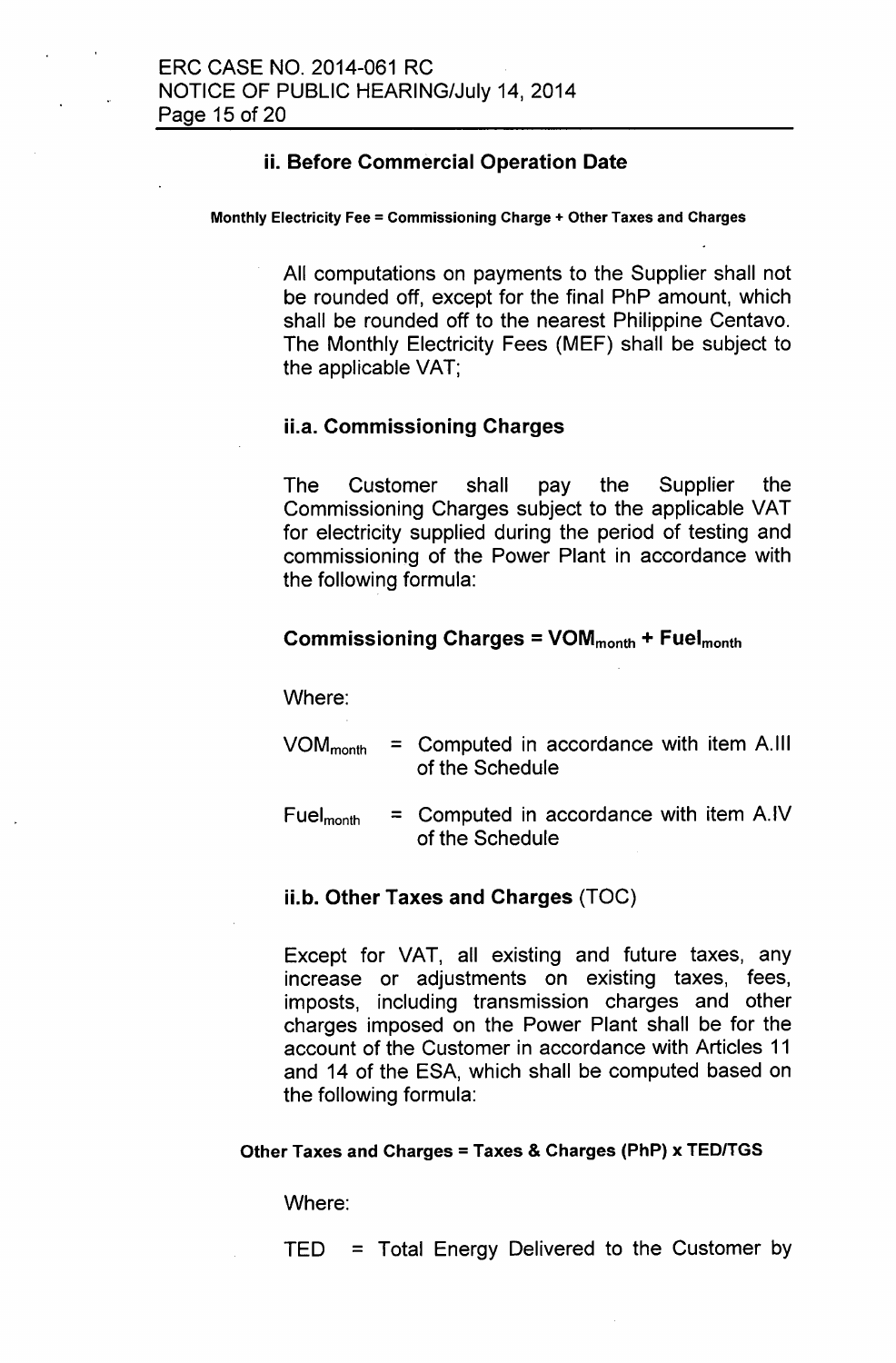the Supplier in kWh during the current Billing Period

- TGS = Total Generation Sold by the Supplier to all of its customers in kWh during the current Billing Period
- $TOC = *except for VAT*, all existing and future taxes,$ any increase or adjustments on existing taxes, fees, imposts, including transmission charges and other charges imposed on the Power Plant in PhP

With respect to VAT, any adjustment to the VAT Rate shall be applied to the fees specified in Schedule 7.1. of the ESA;

I. The agreed amounts relevant to the computation of Contract Price are as follows:

| <b>Details</b>           | <b>Unit</b>  | <b>Amount</b> |
|--------------------------|--------------|---------------|
| CC                       | kW           | 5,000.00      |
| Minimum Load Requirement | kW           | 2,000.00      |
| <b>CRF</b>               | Php/kW-month | 2,040.00      |
| <b>FOM</b>               | Php/kW-month | 400.00        |
| <b>VOM</b>               | Php/kWh      | 0.2908        |
| $Fx_{0}$                 | Php/USD      | 42.00         |
| USCPI <sub>0</sub>       |              | 226.23        |
| RPCPI <sub>0</sub>       |              | 127.80        |

16. Termination Fee: In the event that the ESA is terminated by TSI on the grounds of: (a) Its failure to pay the Electricity Fee or any other amounts payable under the ESA; (b) Its failure to replenish its Security Deposit in full as provided in Article 9.2.3 of the ESA; (c) Its breach of any of the provisions of the ESA and its failure to cure the breach within a period of thirty (30) days from receipt of the notice of the breach; and (d) termination by TSI of the ESA upon the occurrence of any events of default under Article 17.2 of the ESA, it shall be liable to pay a termination fee computed using the following formula:

$$
F = \sum_{r=1}^{RCP} \left\{ \frac{\left[ \left( 0.47 * CRF * \frac{FX_{CRF}}{FX_0} \right) + (0.53 * CRF) \right] * CC}{\left( 1 + \frac{8.75\%}{12} \right)^r} \right\}
$$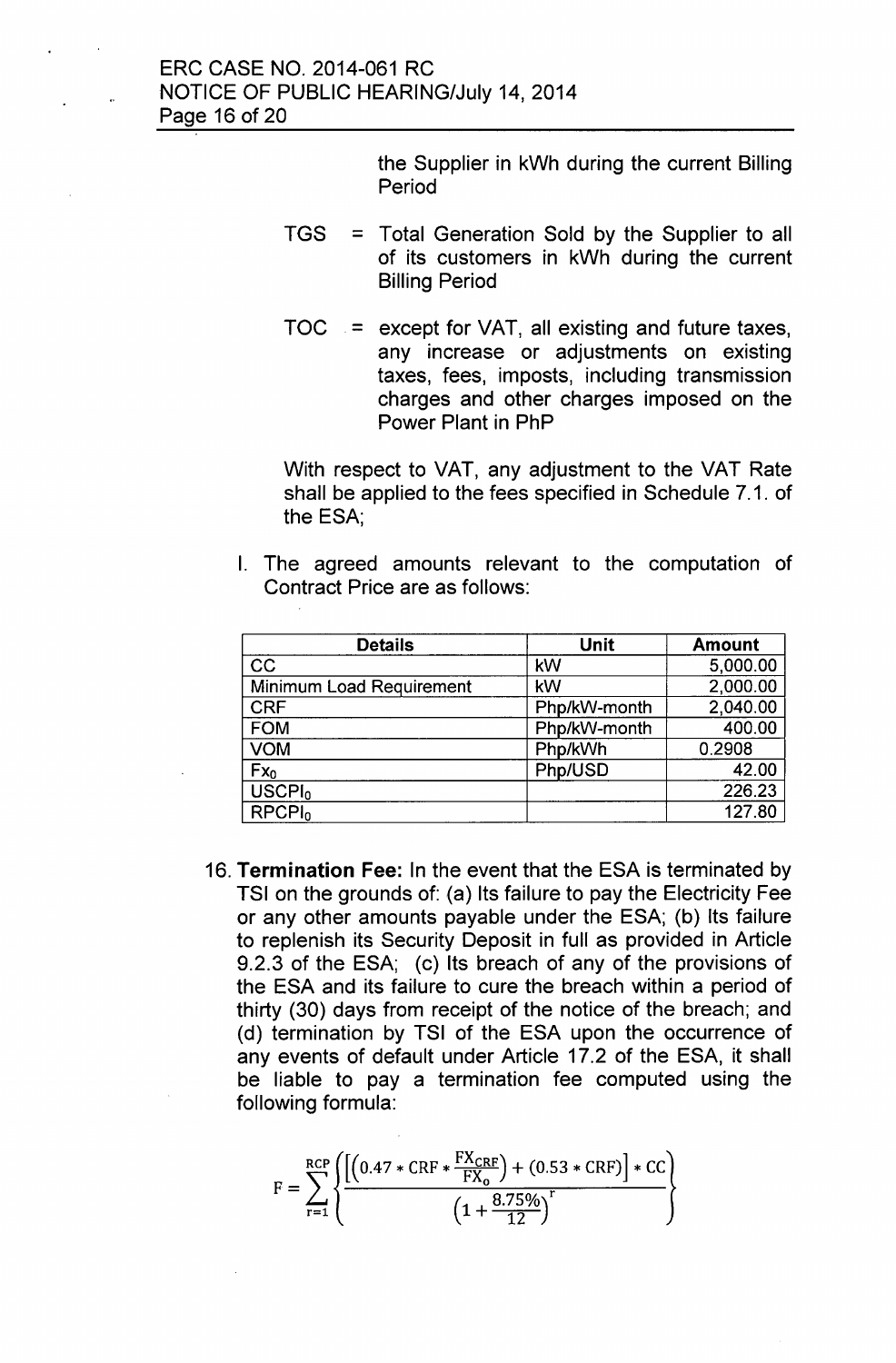# Where:

| CC | $=$ Contract Capacity in kW as indicated in Table |
|----|---------------------------------------------------|
|    | 1 of the Schedule                                 |

- CCRF = Capital Recovery Fee in Php/kW-month as indicated in Table 1 of the Schedule
- $FX<sub>o</sub>$  = The base PhP/USD exchange rate as indicated in Table 1 of the Schedule
- $FX_{CRF}$  = The weighted average PhP/USD exchange rate over the construction period as calculated in accordance with Table 2 of the **Schedule**
- RCP = The number of Billing Periods in the remaining Contract Period
- 17. It submitted the following documents in support of the instant . application:

| <b>Description of Document</b>                                 |  |  |
|----------------------------------------------------------------|--|--|
| <b>TSI's Sources of Funds/Financial Plans</b>                  |  |  |
| <b>Summary of TSI's Project Cost</b>                           |  |  |
| TSI's Environmental Compliance Certificate (ECC) No. 1107-0010 |  |  |
| TSI's fuel procurement process                                 |  |  |
| SOCOTECO II's procurement process                              |  |  |
| <b>TSI Plant Description</b>                                   |  |  |
| Department of Energy (DOE) Certification for the Power Plant   |  |  |
| Basis for purchased power                                      |  |  |
| <b>Cash Flow</b>                                               |  |  |

- 18. Certificate of Compliance (COC): Pursuant to the Commission's Resolution No. 9, Series of 2010, TSI shall file the necessary application for a COC no later than three (3) months prior to the commencement of its commercial operations;
- 19. Rate Implication: An analysis was conducted to determine the impact of the implementation of the ESA to its generation costs. The table below shows the expected rate impact in the event that it procures power from TSI on the commencement of the Commercial Operation of the Power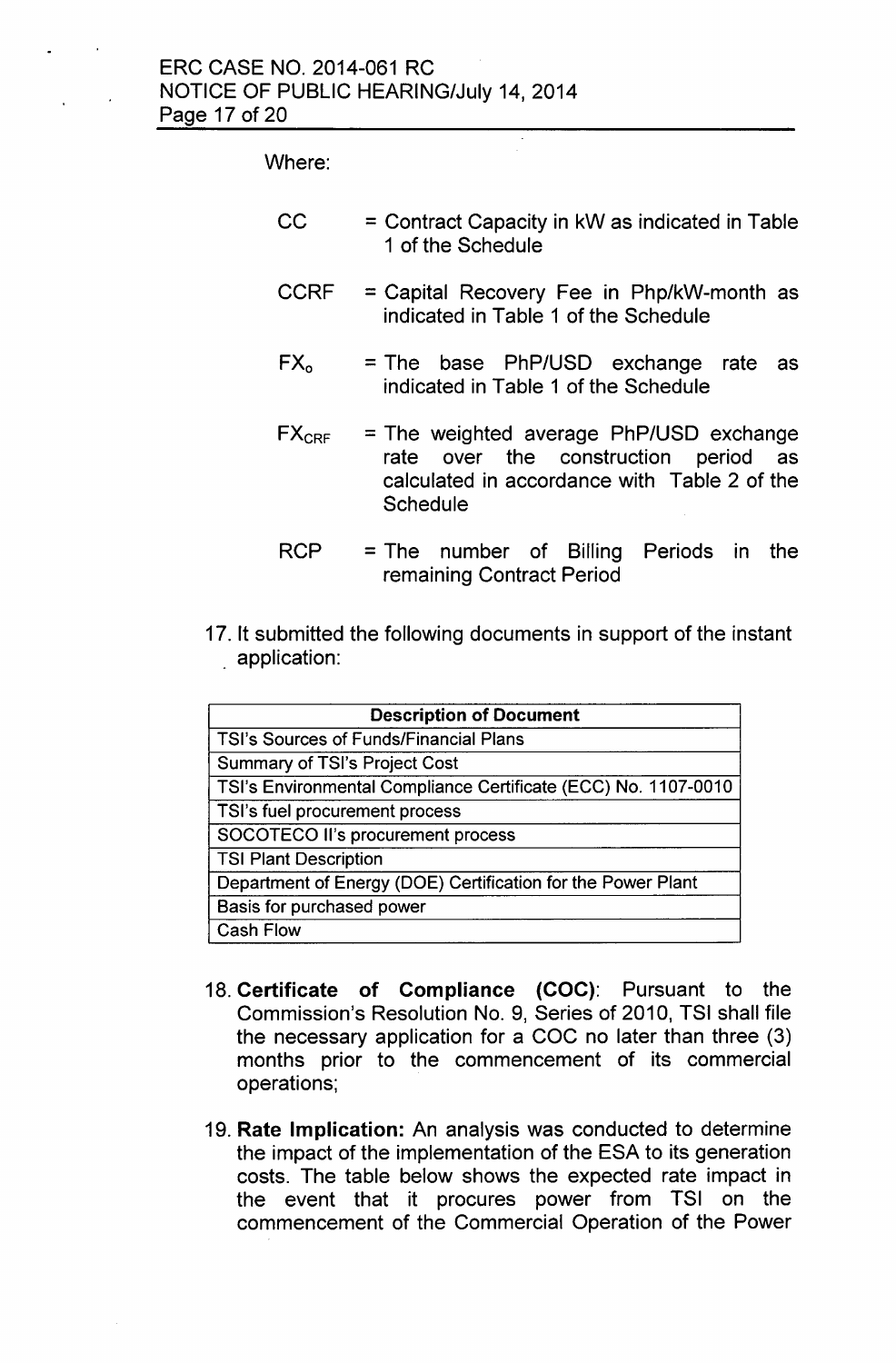Plant vis-à-vis its procurement from other power sources in Mindanao:

| <b>Current</b><br><b>Generation Mix</b><br>w/o TSI (PhP) | Increase /<br>(Decrease)<br>(PhP/kWh) | <b>Reduced</b><br><b>NPC/PSALM</b><br>+IPP with TSI<br>(PhP/kWh) |
|----------------------------------------------------------|---------------------------------------|------------------------------------------------------------------|
| 4.31*                                                    | (0.11)                                | 4.20                                                             |

\*Blended rate for the period of May to August 2013 (NPC/PSALM, TMI and MAPALAD);

# Allegation in Support of the Motion for Confidential Treatment of Information

- 20. Under Article 16 of the ESA, it undertook to ensure that no Confidential Information of TSI is disclosed to third parties and it shall use utmost *efforts* to prevent any unauthorized disclosure thereof;
- 21. Under Rule 4 of the Commission's Rules of Practice and Procedure (RPP), the Commission may, upon request of a party and determination of the existence of conditions which would warrant such remedy, treat certain information submitted to it as confidential;
- 22. It attached in the instant application Annexes "K", "L", "N", "R" and "S". The Annexes contain certain non-public information, data and calculations involving business operations and financial trade secrets reflecting TSI's investment and business calculations;
- 23. It submitted one (1) copy of Annexes "K", "L", "N", "R" and "S" in a sealed envelope, with the envelope and each page of the document stamped with the word "Confidential"; and

# PRAYER

24. It prays that its ESA, dated September 27,2031, with TSI be approved and that an Order be issued: (a) Treating Annexes "K", "L", "N", "R" and "S" and the information contained therein as confidential; (b) Directing their non-disclosure pursuant to Rule 4 of the Commission's Rules; and (c) Prescribing the guidelines for the protection thereof.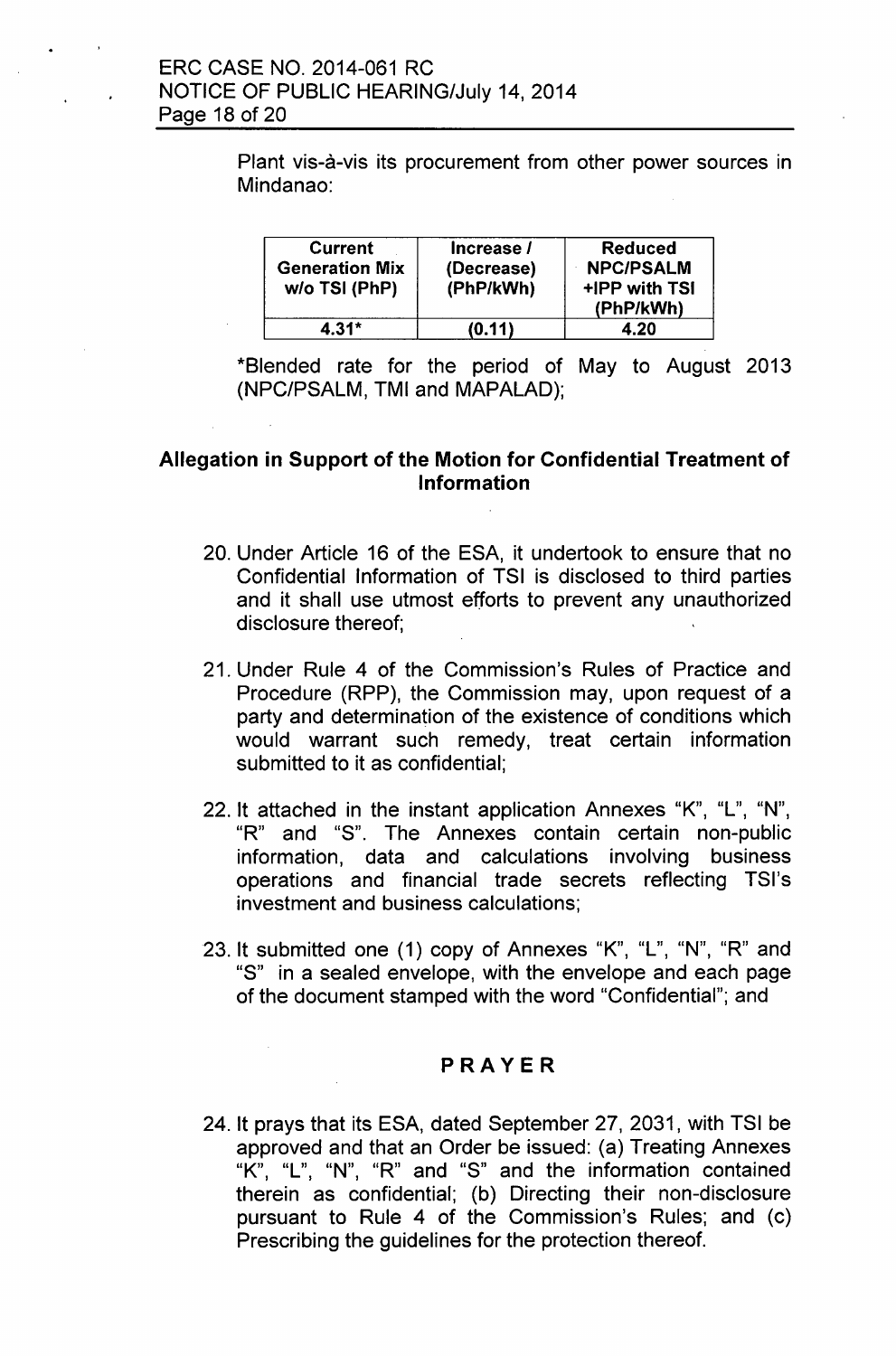On June 11, 2014, TSI filed a "Motion to be Admitted as Party Co-Applicant with Entry of Appearance" praying, among others, for its inclusion as joint applicant in the instant proceeding.

In the said motion, TSI alleged, among others, that:

- 1. It is a generation company duly organized and existing under the laws of the Republic of the Philippines with principal office address at Brgy. Binugao, Toril Davao City;
- 2. It is the owner and developer of the 300 MW coal fired power generation facility, subject of the instant application, to be constructed on a site straddling the boundary of Davao City and the Municipality of Sta. Cruz, Davao del Sur;
- 3. It is a party to the ESA and has a material, direct and substantial interest in the subject matter and evaluation of the instant application;
- 4. It is in the position to supply pertinent information and evidence which may be required by the Commission particularly on matters relating to its rate charges under the ESA; and
- 5. Its participation in the proceeding will not unduly broaden the issues involved nor hinder or delay the Commission's resolution in the instant application.

The Commission has set the instant application for jurisdictional hearing, expository presentation, pre-trial conference and evidentiary hearing on August 20, 2014 (Wednesday) at two 0' clock in the afternoon (2:00 P.M.) at the SOCOTECO II's Principal Office, J. Catolico, Sr. Avenue, Lagao, General Santos City.

All persons who have an interest in the subject matter of the proceeding may become a party by filing, at least five (5) days prior to the initial hearing and subject to the requirements in the ERC's Rules of Practice and Procedure, a verified petition with the Commission. giving the docket number and the title of the proceeding and stating: (1) the petitioner's name and address; (2) the nature of petitioner's